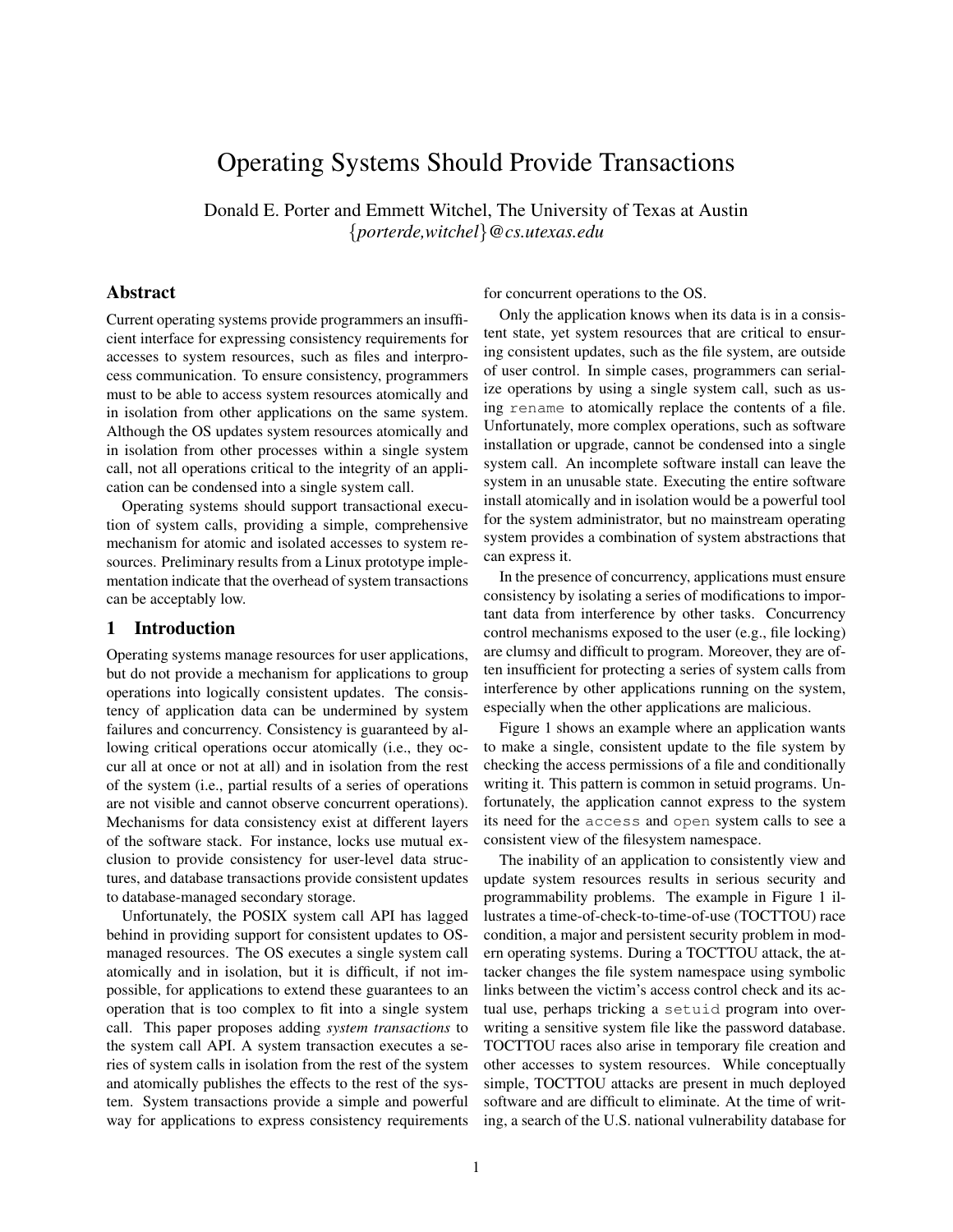```
Victim Attacker
if(access('foo')){
                  symlink('secret','foo');
 fd=open('foo');
 write(fd, \ldots);...
}
   Victim Attacker
```

```
symlink('secret','foo');
sys xbegin();
if(access('foo')){
  fd=open('foo');
  write(fd,...);
  ...
}
sys_xend();
```
symlink('secret','foo');

Figure 1: An example of a TOCTTOU attack, followed by an example of eliminating the race with system transactions. The attacker's symlink is serialized (ordered) either before or after the transaction, and the attacker cannot see partial updates from the victim's transaction, such as changes to atime.

the term "symlink attack" yields over 600 hits [3].

In practice, the lack of concurrency control in the system call API has been addressed in an *ad hoc* manner by adding new, semantically heavy system calls for each new problem that arises. Linux has been addressing TOCT-TOU races by encouraging developers to traverse the directory tree in user space rather than in the kernel using the recently introduced *openat()* family of system calls. Similarly, Linux kernel developers recently added a new close-on-exec flag to fifteen system calls to eliminate a race condition between calls to open and fcntl [6]. Individual file systems have introduced new operations, such as the Google File System supporting atomic append operations [7] or Windows adding transaction support to NTFS [11]. Rather than requiring users to lobby OS developers for new system calls, why not allow users to solve their own problems by composing a series of simple system calls into an atomic and isolated unit?

In this position paper, we advocate adding system transactions to the system call API to provide the user a simple and powerful mechanism to express consistency requirements for system resources. The relative success of parallel programming with database transactions as compared to threads and locking is a strong indicator that transactions are a useful, natural abstraction for programmers to reason about consistency. By wrapping a series of system calls in a transaction, programmers can continue using the POSIX API in a secure manner, eliminating the need for many of the complicated API changes that have been recently introduced. Developers can also protect concurrency in a natural way, reducing code complexity and potentially gaining performance, e.g., eliminating lock files and allowing concurrent file updates instead of using a database. This paper also shows that system transactions can be efficient with preliminary data from *TxOS*, a prototype implementation on the Linux kernel.

# 2 System Transactions

System transactions provide atomicity, consistency, isolation, and durability (ACID) for system state. The only application code change required to use system transactions is to enclose the relevant code region within the appropriate system calls: sys\_xbegin(), sys\_xabort(), and sys\_xend(). Placing system calls within a transaction changes the semantics of when and how their results are published to the rest of the system. Outside of a transaction, actions on system resources are visible as soon as the relevant internal kernel locks are released. Within a transaction, all updates are kept isolated until commit, when they are atomically published to the rest of the system.

#### 2.1 Previous transactional operating systems

Locus [19] and QuickSilver [15] are historical systems that provide some system support for transactions. Both systems implement transactions using database implementation techniques, namely isolating data structures with twophase locking and rolling back failed transactions with an undo log. One problem with this locking scheme is that simple reader-writer locks do not capture the semantics of container objects, such as directories. Multiple transactions can concurrently and safely create files in the same directory so long as none of them use the same file name and none of them read the directory. Unfortunately, creating a file in these historical systems requires a write lock on the entire directory, which needlessly serializes operations and eliminates concurrency. To compensate for the poor performance of reader/writer locks, both systems allow directory contents to change during a transaction, which reintroduces the possibility of time-of-check-to-time-ofuse (TOCTTOU) race conditions that system transactions ought to eliminate.

We propose a design for system transactions that provides stronger semantics than these historical systems and helps address the problems of concurrent programming on current and future generations of multi-core hardware.

## 2.2 Implementation sketch

The key goal of a system transaction implementation should be to provide strong atomicity and isolation guarantees to transactions while retaining good performance. This section outlines how our TxOS prototype achieves these goals; a detailed design of our prototype is available as a technical report [12].

TxOS implements a custom, object-based software transactional memory system to checkpoint and rollback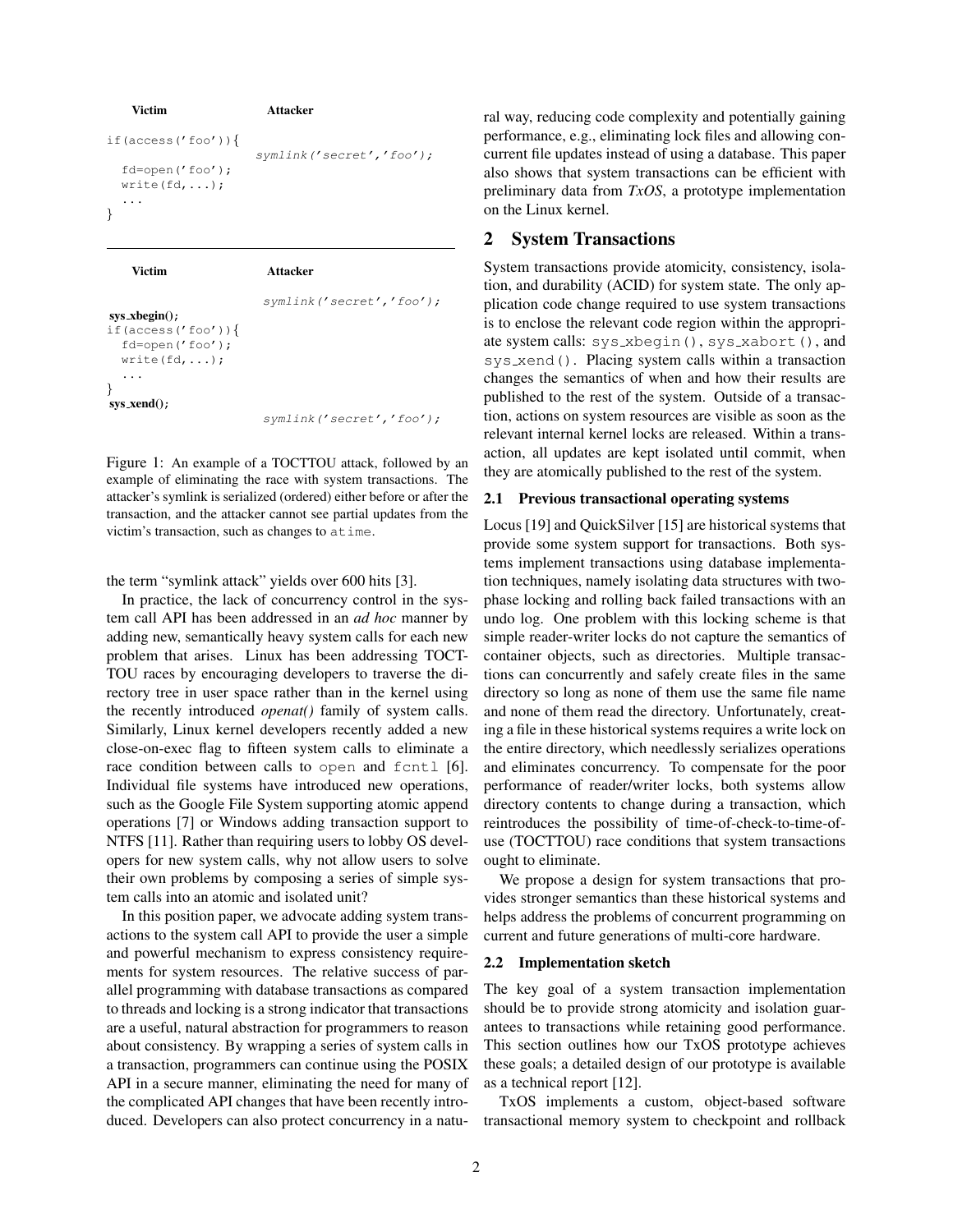many kernel data structures, including objects that represent file system metadata or a process's address space. To isolate updates to kernel data structures, TxOS adopts *lazy version management* [8], where transactions operate on private copies of a data structure. Unlike traditional approaches that use two-phase locking, lazy versioning is a good match for an OS because no kernel locks are held when returning to the application from a transactional system call. Lazy versioning also allows a high-priority or real-time process to quickly abort a lower priority process, as a non-transactional thread does not need to wait for the transactional victim to walk its undo log.

TxOS leverages existing OS buffers to isolate data read and written by a transaction. When an application writes data to a file or device, the updates generally go into an OS buffer first, allowing the OS to optimize device accesses. By making these buffers copy-on-write for transactions, TxOS isolates transactional data accesses until commit.

Buffering updates in memory during transactions limits the size of transactions, and restricts the transactional model. For instance, if an application writes a message to the network, it will be buffered until commit and the application cannot expect a response to the message within the same transaction. Future work could examine using secondary storage to help buffer changes and extending transactions over the network; this paper argues for a more expressive system call framework that can serve as the interface for future enhancements.

#### 2.3 Fairness

TxOS can schedule transactional and non-transactional threads more fairly than historical transactional operating systems. TxOS protects transactions from interference by non-transactional system calls by having all threads use the same locking discipline, and by having transactions annotate accessed objects. When a thread, transactional or nontransactional, accesses an object for the first time, it must check for a conflicting annotation and have the scheduler arbitrate the conflict. In many cases, this check is performed at the same time a thread acquires a lock for the object. When TxOS detects a conflict before a critical section begins, the scheduler can safely suspend a conflicting non-transactional thread or abort a transaction, giving the scheduler substantial latitude to ensure fairness and prevent starvation of tasks, whether transactional or not.

#### 2.4 Durability

For system state to remain consistent across crashes, updates from committed transactions must be durable—they must reside on stable storage. Durability is only relevant for some system resources, like file systems on nonvolatile storage. Providing durability often slows performance because of the increased latency of stable storage, so users should have the option of relaxing it when they do not need it. For instance, eliminating the TOCTTOU race described above does not require durable updates.

In the TxOS design, specific file system implementations are responsible only for not writing intermediate transaction results to disk and atomically writing a group of updates at commit. This atomic write could be implemented with journaling, copy-on-write semantics, or a transactional file system [11, 20]. Conflict detection and object versioning occur in common code shared by all file systems. Because the implementation of durability is the most thoroughly studied in previous work, this paper focuses on other aspects of system transactions.

#### 2.5 Transactions for system state

System transactions provide programmers with atomicity and isolation for system state, as opposed to application state. System state includes OS data structures and device state, whereas application state is stored in the application's data structures within its address space. When using system transactions, the application must be able to restore its pre-transaction state if a system transaction aborts. Application state can be managed in several ways: the application state might need no explicit management (as in the TOCTTOU example), the OS can automatically checkpoint and restore the application's address space (as in Speculator [10]), or the application can implement its own checkpoint and recovery mechanism, perhaps using hardware or software transactional memory.

#### 2.6 Related work

The system transactions supported by TxOS solve a fundamentally different problem from those solved by TxLinux [14]. TxLinux is a Linux kernel that uses hardware transactional memory as a synchronization technique within the Linux kernel, whereas TxOS provides transactions to programmers as part of the OS API on currently available hardware. The techniques used to build TxLinux support short critical regions that enforce consistency for accessing memory: these techniques are insufficient to implement TxOS, which must guarantee consistency across heterogeneous system resources, and which must support arbitrarily large transactions.

Speculator [10] applies an isolation and rollback mechanism to the operating system that is similar to transactions. This mechanism allows their system to speculate past highlatency remote file system operations. Providing transactional semantics to users is a more complicated endeavor, as transactions must be isolated from each other, whereas applications in Speculator share speculative results. If a TOCTTOU attack were to occur under Speculator, the attacker and victim would be part of the same speculation and the attack would be successful. Speculator has been extended to tasks including debugging system configuration [17], but it does not provide a general-purpose interface for users to delimit speculation, and is thus insufficient for applications like atomic software installation.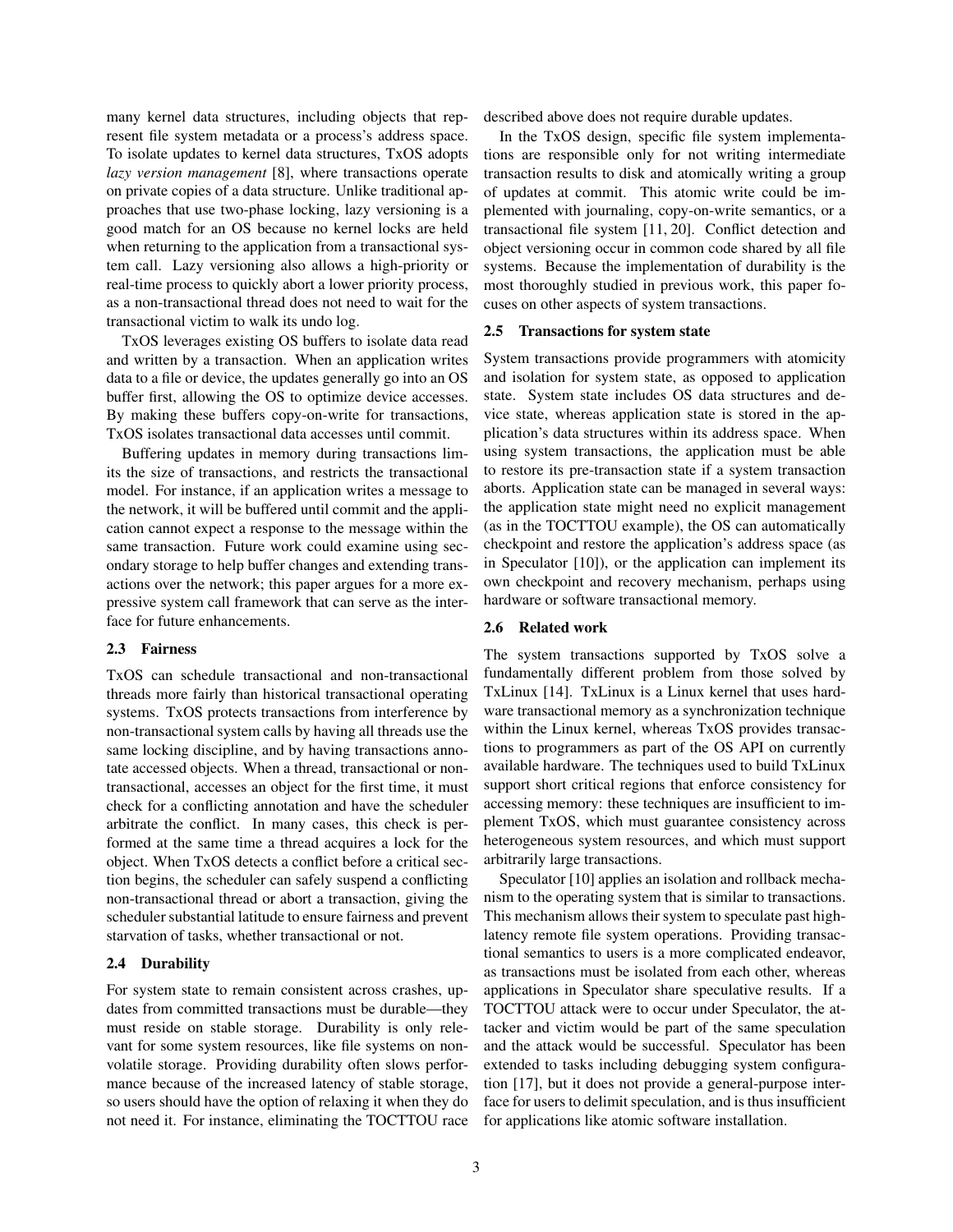## 3 Applications for system transactions

This section examines several classes of applications where open problems can be cleanly addressed by grouping system calls within transactions.

## 3.1 Isolation for concurrent performance

By providing a simple isolation primitive, system transactions expose new opportunities for enhancing concurrent performance of computer systems. For instance, when a system administrator performs a major distribution upgrade with apt, a system will typically upgrade over a thousand packages, requiring an hour of down time or more. In many cases, packages update disjoint files without ordering dependences, and are thus safe to install concurrently. Because some packages cannot be installed concurrently and safely, apt performs all installs sequentially. This design harms common case performance because it cannot easily guarantee correctness in the worst case.

Similarly, simple web applications often use relatively heavyweight database management systems to provide concurrency control for a small amount of application data, leading to higher single-thread overheads as well as the management complexity and security risks that come with databases. Although databases perform an important role in providing sophisticated queries and optimizing accesses to very large data sets, system transactions can provide a lightweight solution for applications with more modest datasets and query requirements. System transactions allow an application to group multiple writes to a file while shielding readers from seeing a file in an inconsistent state during an update. That power is all many web applications need.

System transactions also allow new ways of expressing producer/consumer relationships, enhancing the usability of systems. Consider a user who is downloading music files that must be converted to a format supported by his or her player. When the producer does not easily fit into a UNIX-style pipeline (such as a GUI program), attempts to overlap the conversion with the download creates irritating partially converted files. If the producer and consumer ran in transactions designated as a producer and consumer pair, the system could coordinate the transactions so that the consumer serializes after the producer and waits for the producer, if necessary. Ramadan et al. describe the safety conditions for this sort of transaction coordination, called dependence-awareness [13]. Dependence-aware transactions improve usability by providing a simple way to coordinate data producers and consumers that do not communicate through pipes or sockets.

## 3.2 Eliminating races for security

System-level race conditions threaten security because attackers can change system state in between a check and a modification. Although system-level races are most commonly presented in the context of the file system namespace, they also occur in OS subsystems other than the file system. Zalewski demonstrates how races in signal handlers can be used to crack applications, including sendmail, screen, and wu-ftpd [21]. These races can be remedied by the new sigaction API, which allows application developers to disable signals in a manner similar to OS developers disabling interrupts during critical regions. Transactions provide a simpler alternative by serializing signal delivery before or after system transactions.

Local sockets used for IPC are vulnerable to a similar race between creation and connection. Versions of OpenSSH before 1.2.17 suffered from a socket race exploit that allowed a user to steal another's credentials [1], and the Plash sandboxing system has a similar exploit [2]. To prevent this socket race with system transactions, the transaction API must allow multiple processes to participate in a transaction.

Race conditions in a single file system can be addressed with a transactional file system, such as TxF [11], and Valor [16], but a transactional file system cannot address race conditions for other system resources, such as network sockets or signal handlers. Transactional file systems also cannot address races that involve non-transactional file systems. Races in the creation of temporary files in privileged programs provide a common attack vector [5]. Many Unix distributions use a memory-only file system for /tmp. On these distributions, temporary file creation is not protected even if the root file system is transactional. We propose implementing system transactions primarily at the VFS layer, allowing the OS to isolate a series of operations that span multiple, transactional and non-transactional file systems.

## 3.3 Transactional memory

With the exception of TxLinux, transactional memory systems are used to synchronize threads in user-level applications. An open problem for transactional memory is supporting system calls within a transaction, because some system calls can have effects that are difficult to undo if a transaction must restart<sup>1</sup>. There have been a number of user-level approaches to this problem that leverage logical undo complements of some system calls (e.g., open/close). These proposals include open nesting [9], escape actions [22], and xCalls [18].

There are two problems with user-level support for system calls in transactional memory. First, system calls may have side effects that are difficult to detect and rollback (e.g., munmap may remove the last link to a file and delete it). Second, most user-level techniques only isolate updates to system resources from other threads in the same application by using user-level locking. In order to be appropriate for tools that affect system state, such as a software installer, transactions must isolate partial updates from all processes on the system. System transactions provide a

<sup>&</sup>lt;sup>1</sup>Isolation is also violated by exposing the effects to the rest of the system immediately.